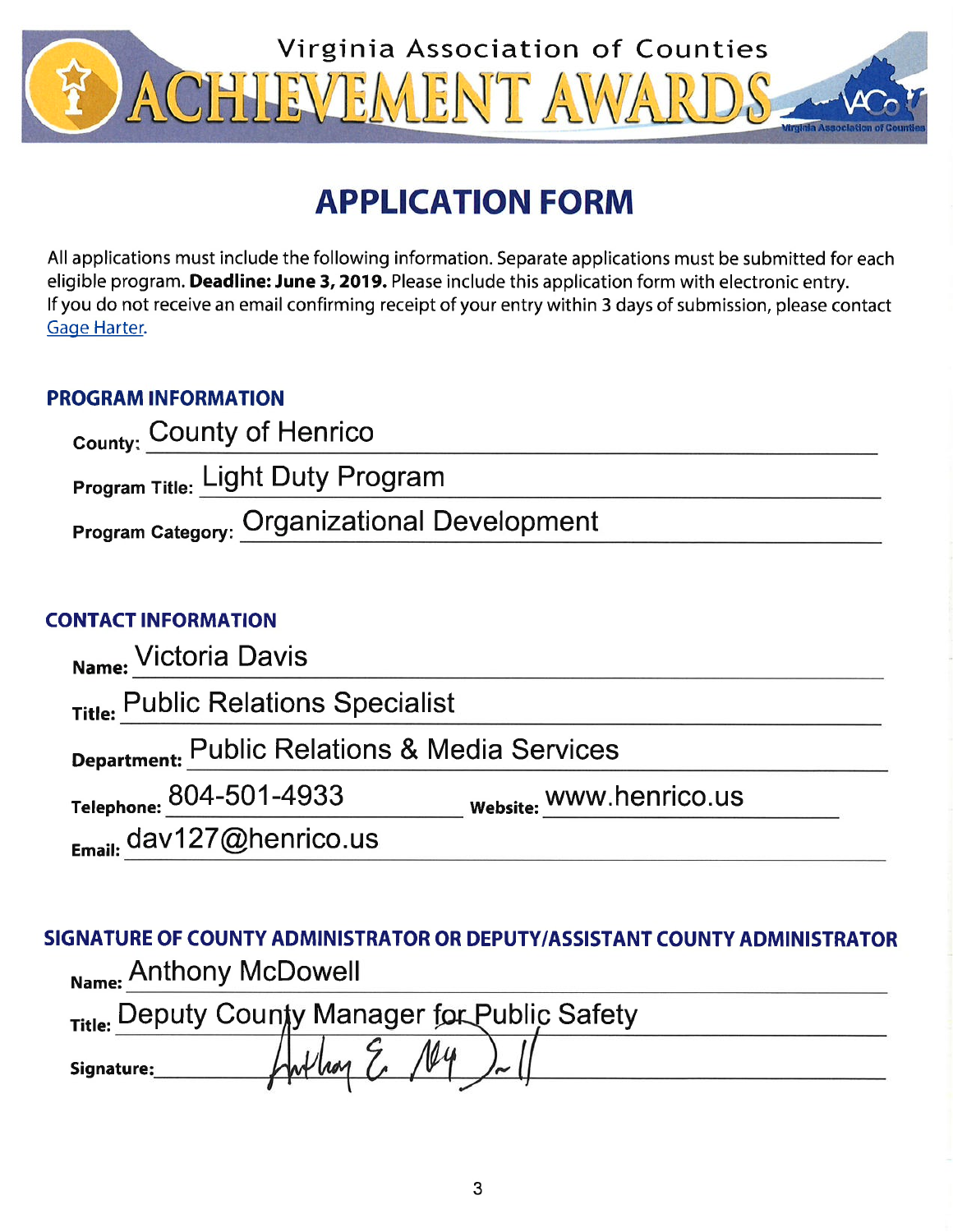#### **Program Overview**

The Light Duty Program, which began in April 2018, is an internal staffing tool that allows for a high-level of accountability of personnel working light duty, provides support in areas understaffed, and exposes employees to various facets of the organization. The purpose of the program is two-fold. Firstly, the program acts as an administrative and operational tracking mechanism to ensure the Henrico County Division of Fire utilizes all available human capital to our best ability by centralizing the process for evaluating and assigning personnel to light duty assignments. In addition, it allows for an enhanced level of accountability when employees are transitioning between supervisors and work assignment. The Light Duty Program provides a formalized structure for accounting for these movements. Through the work of the program, the Division of Fire has been able to provide supplemental staffing to administrative branches of the Division and encourage professional development in areas outside of a firefighter's normal daily responsibilities.

#### **Problem/Challenge/Situation Faced by Locality**

Historically, Light Duty was treated as any other work assignment within the Division of Fire. Employees were not assigned to light duty positions without any degree of formality. Employees' particular injury and the Division's needs were not evaluated for compatibility, so resource allocation and risk management issues were identified. Without having a focused degree of attention on both the assignment process and the type of job the employee was being assigned to, there was always a degree of confusion surrounding the program. Finally, accounting for the individual in the daily or monthly staffing projections and assignments complicated supervisory matters.

#### **How Program Fulfilled Awards Criteria**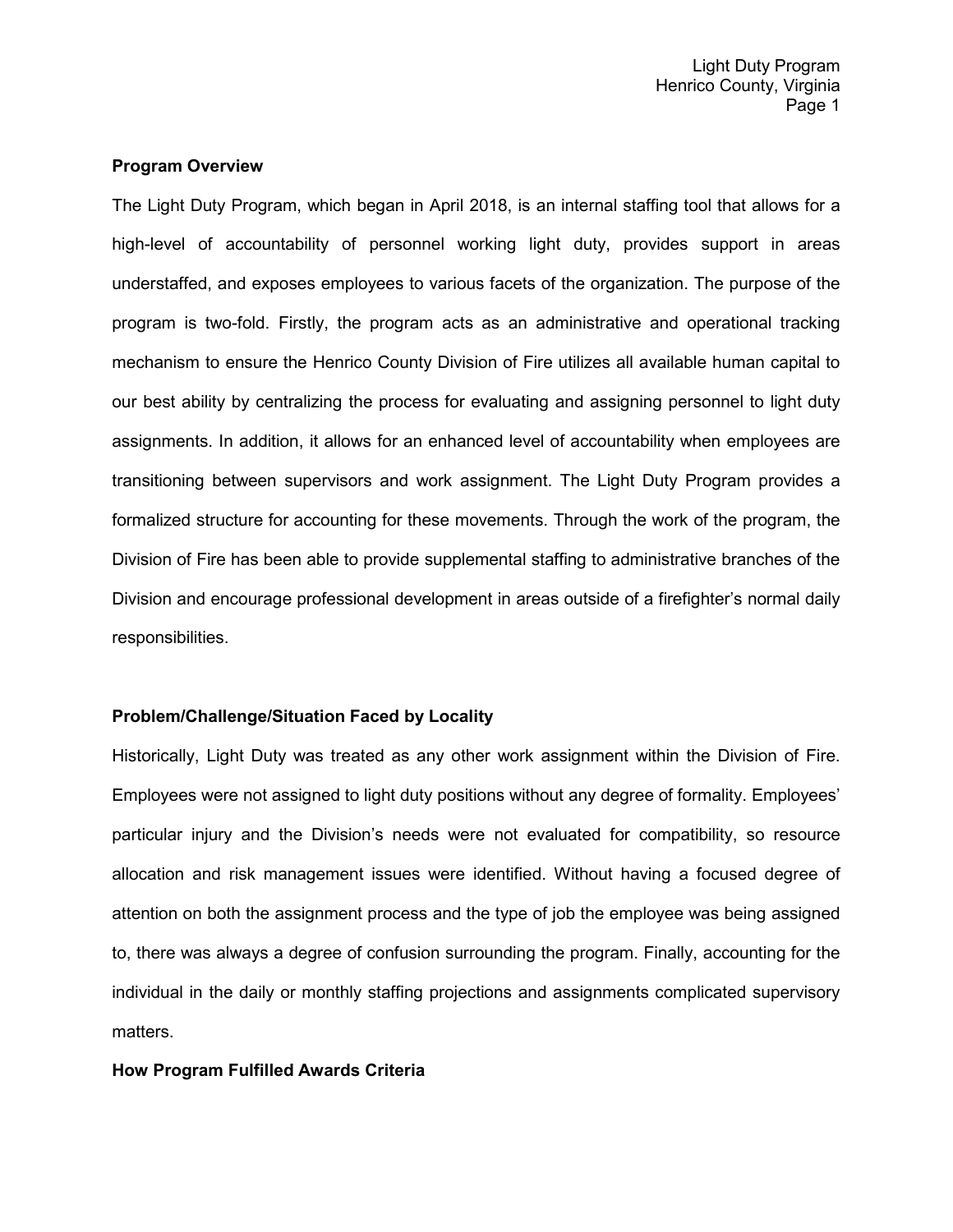The light duty program provides an innovative solution to managing the throughput of requests for light duty through innovative practices. It does not create new positions or require additional work. Instead it utilizes a collaborative approach to management to collect all responsible parties to complete the mission. This is a model for other localities in that it is an example of preventing silos of management within an organization and forces difference sections to work together.

#### **How Program Was Carried Out**

The primary job duties of firefighters are inherently dangerous. While our goal is for all employees to be safe and healthy throughout every shift, injuries are bound to happen as part of such a dangerous job. The primary objective of The Light Duty Program is to bring injured employees, who have been approved for light duty, back to work as soon as possible so they may become re-engaged in Division activities, maintain their value within the organization, and ultimately, facilitate a return to a full-duty status. Historically, without any programmatic encouragement, employees who were out of work on injury leave would not seek light duty status because the program was scattered across several offices in the Division of Fire without centralized management. The Light Duty Program helps to facilitate that throughput of getting employees back to work in a way that we did not have before.

This is an internally facing customer service initiative. Our primary customer of the Light Duty Program is both the injured employee and internal sections of the Division of Fire who need support to complete special projects. The injured employee completes the necessary paperwork with his or her chain of command and physician, then submits it to the internal, multisectoral workgroup. This workgroup of stakeholders evaluates each case for the following aspects: injury type, length of recovery, physical capabilities while recovering, organizational needs, and vacancy management.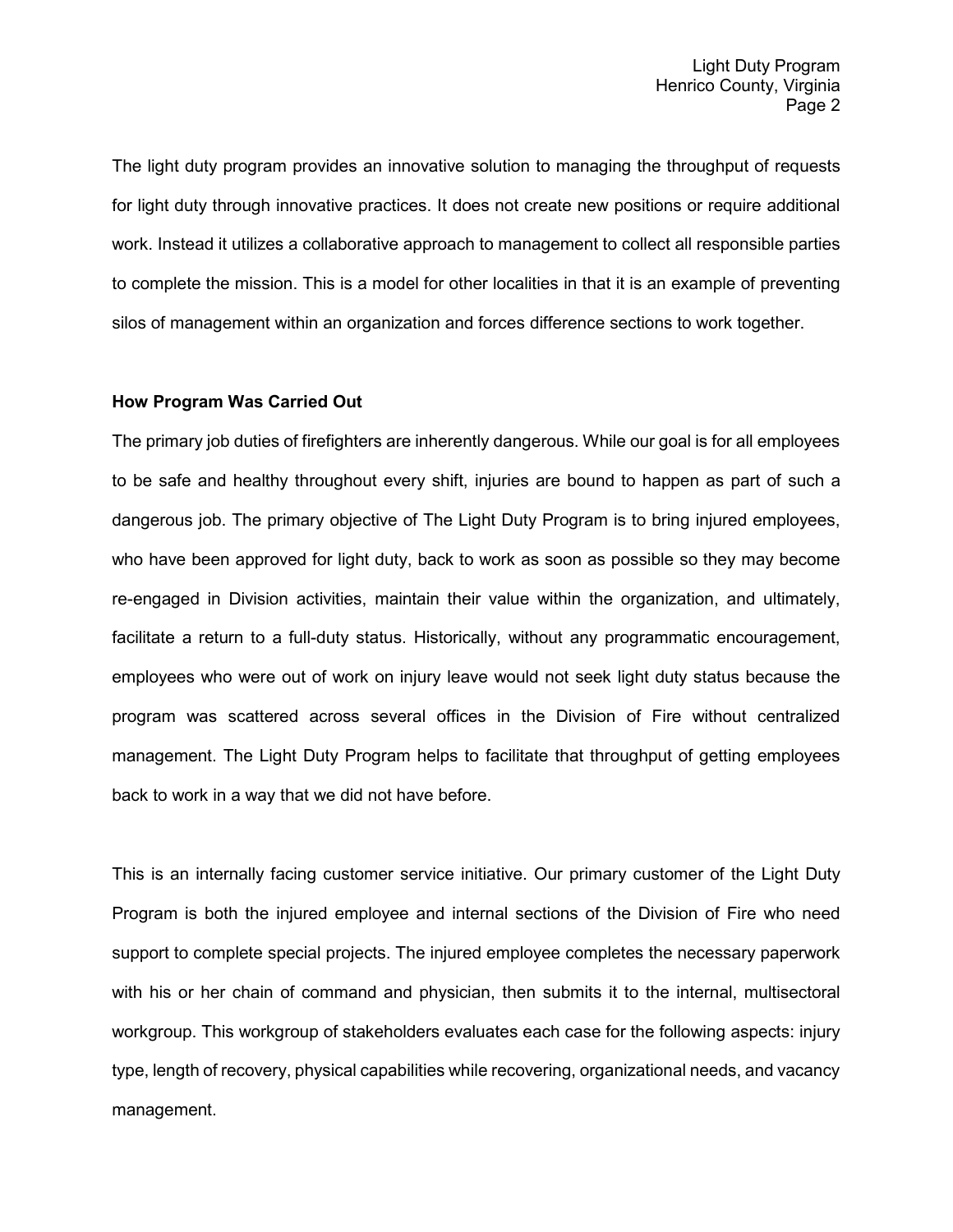The program was developed out of a desire to get more employees back to work faster. We needed a systematic way of identifying employees who were eligible to work light duty and pairing them with jobs that were available. It took approximately six months to develop the program and then two months for education and deployment.

The Light Duty Program is a successful collaboration between Henrico County Human Resources, Risk Management, Employee Health Services, and the Division of Fire. All partners collaborated on the process during the development phase to ensure all stakeholders would receive the appropriate and necessary information.

#### **Financing and Staffing**

The most significant cost of the Light Duty Program is the time investment in shoring up processes and relationships between departments. There are no capital costs associated with the program. All members who administrate the program can adjust their work responsibilities to meet the demands of the program within their regular work schedule. All operating costs are covered within existing resources.

#### **Program Results**

The success of the Light Duty Program can be seen in the outcomes of personnel assigned to work light duty positions. Five employees assigned to the Light Duty Program installed a total of 381 smoke alarms as part of the Smoke Alarm Initiative through Henrico Fire Planning. One employee working light duty was able to assist with both the planning, execution, and delivery of the Henrico Fire Officers Academy. Several employees over the last year were able to continuously work in fire training filing paperwork and completing entries in the Division of Fire training software called Target Solutions for an average of 20 hours per week. One employee